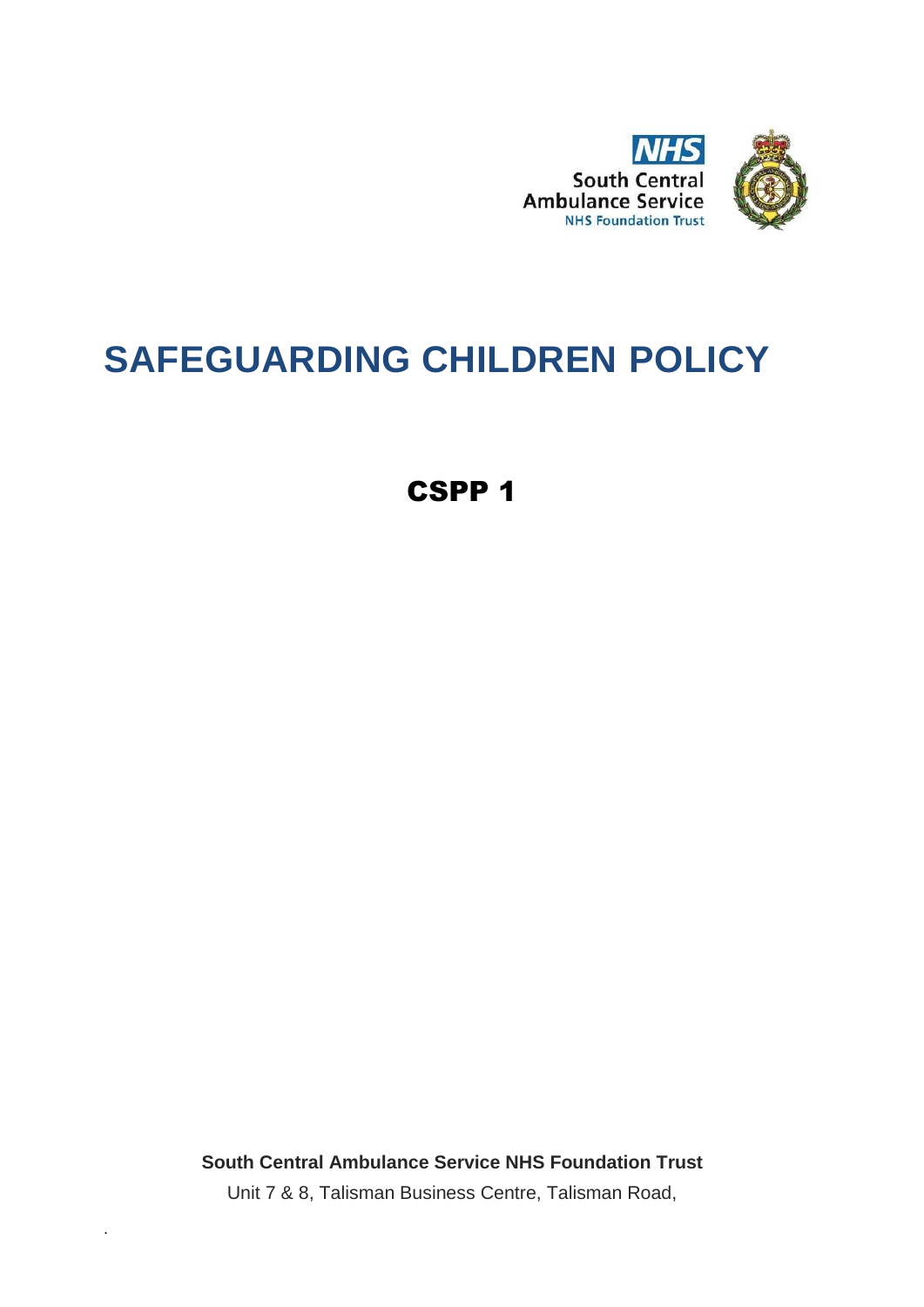# <span id="page-1-0"></span>**DOCUMENT INFORMATION**

.

| Version:                                      | 1                                                           |
|-----------------------------------------------|-------------------------------------------------------------|
| Policy Lead:                                  | Head of Safeguarding and<br>Prevent                         |
| Executive Lead:                               | Director of Patient Care &<br><b>Service Transformation</b> |
| <b>Professional Approving Committee:</b>      | <b>Patient Safety Group</b>                                 |
| Approved by Professional Approving Committee: | <b>Patient Safety Group</b>                                 |
| <b>Implementation Date:</b>                   | 22 <sup>nd</sup> October 2021                               |
| <b>Review Date:</b>                           | October 2023<br>21st                                        |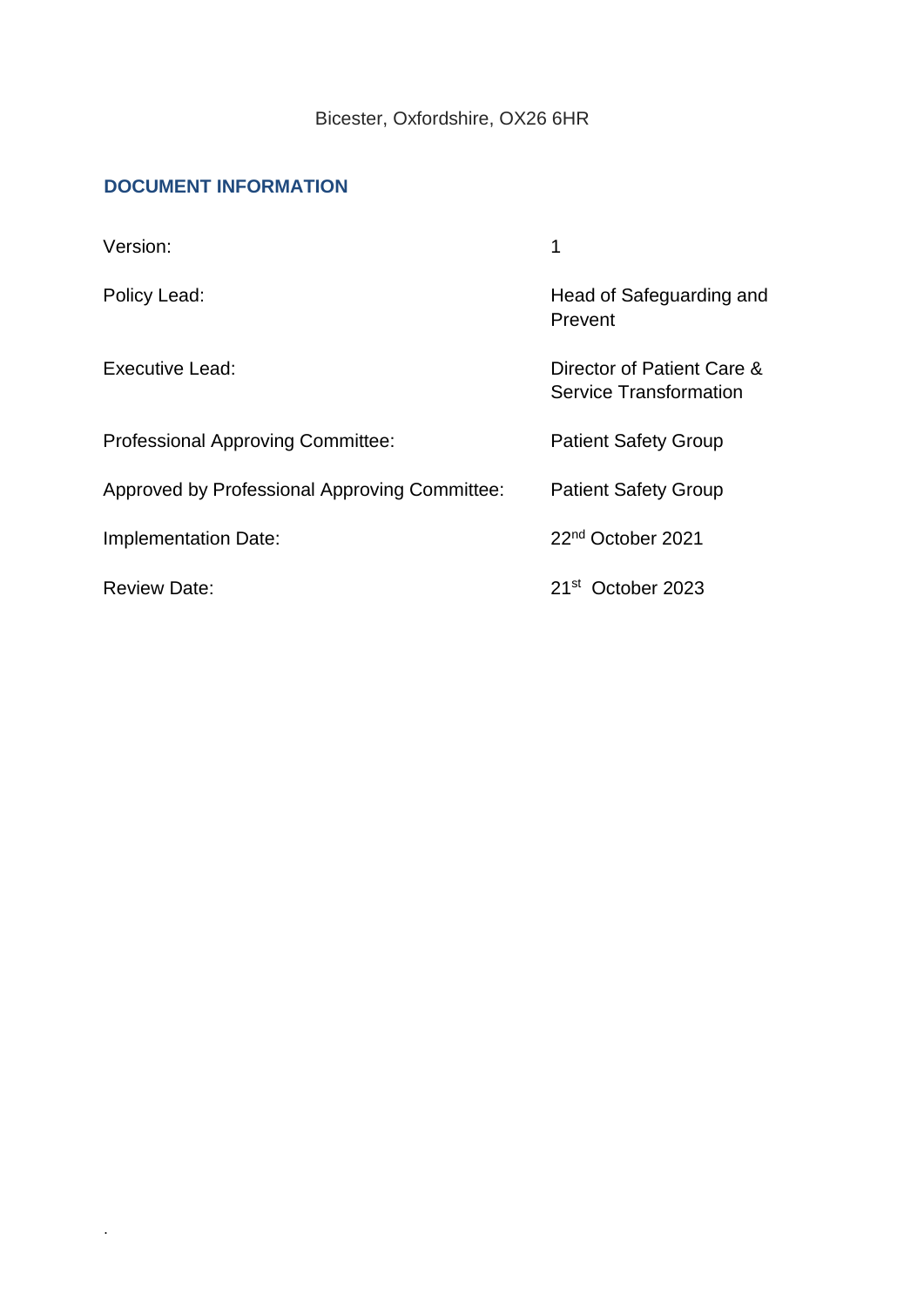# **CONTENTS**

 $\sim 10^{-10}$ 

| 2.<br>3.<br>4.<br>4.1<br>4.2<br>4.3<br>4.4<br>4.5<br>7.1<br>7.2<br>7.3<br>7.4<br>7.5<br>7.6<br>7.7<br>7.8<br>7.9<br>7.10 |                |  |  |
|--------------------------------------------------------------------------------------------------------------------------|----------------|--|--|
|                                                                                                                          | 1.             |  |  |
|                                                                                                                          |                |  |  |
|                                                                                                                          |                |  |  |
|                                                                                                                          |                |  |  |
|                                                                                                                          |                |  |  |
|                                                                                                                          |                |  |  |
|                                                                                                                          |                |  |  |
|                                                                                                                          |                |  |  |
|                                                                                                                          | 5.             |  |  |
|                                                                                                                          |                |  |  |
|                                                                                                                          | 6.             |  |  |
|                                                                                                                          | 7 <sub>1</sub> |  |  |
|                                                                                                                          |                |  |  |
|                                                                                                                          |                |  |  |
|                                                                                                                          |                |  |  |
|                                                                                                                          |                |  |  |
|                                                                                                                          |                |  |  |
|                                                                                                                          |                |  |  |
|                                                                                                                          |                |  |  |
|                                                                                                                          |                |  |  |
|                                                                                                                          |                |  |  |
|                                                                                                                          |                |  |  |
|                                                                                                                          | 8.             |  |  |
|                                                                                                                          |                |  |  |
|                                                                                                                          | 11.            |  |  |
|                                                                                                                          | 12.            |  |  |
|                                                                                                                          | 14.            |  |  |
|                                                                                                                          |                |  |  |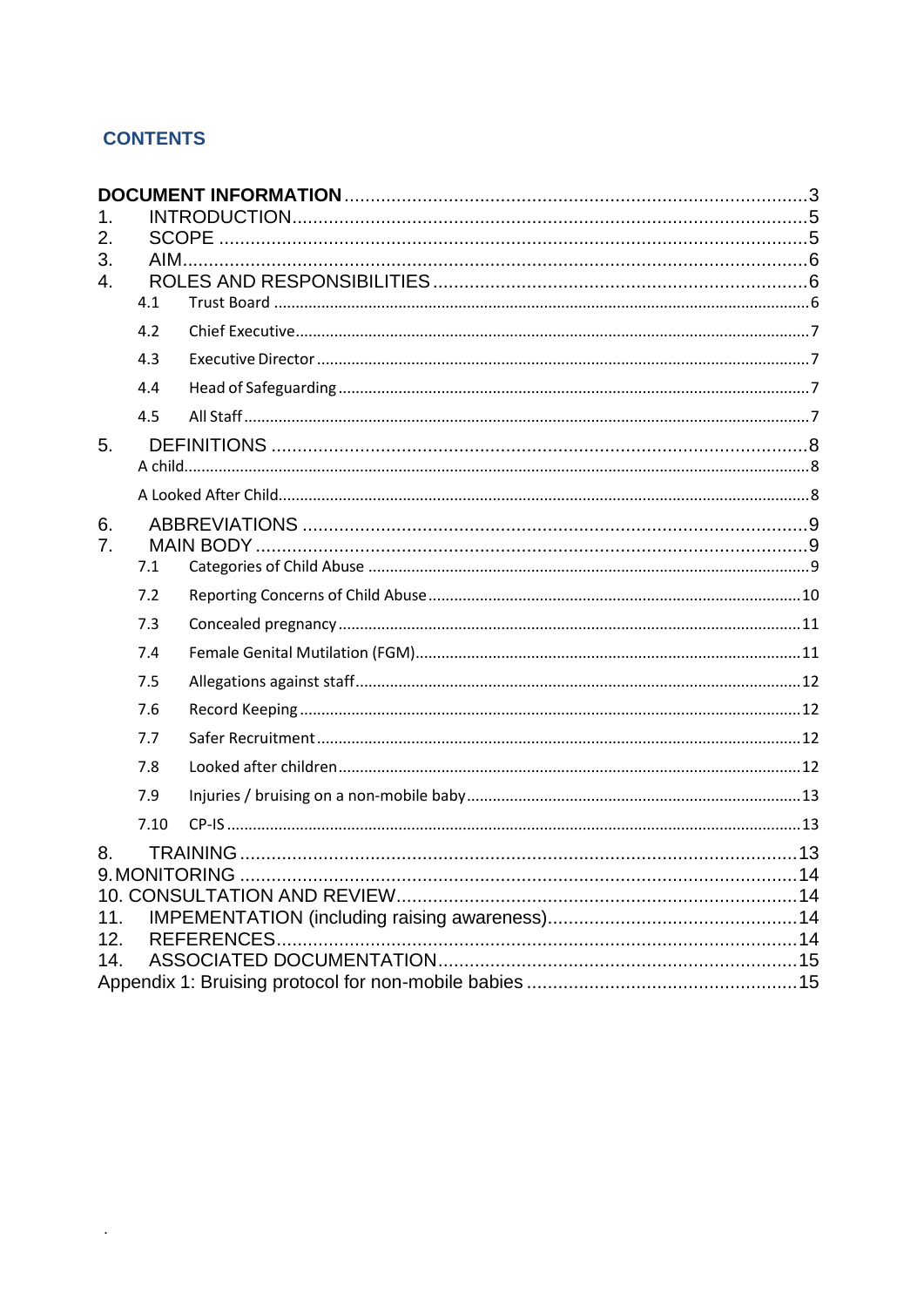# <span id="page-3-0"></span>**1. INTRODUCTION**

The welfare of a child is paramount. South Central Ambulance Service NHS Foundation Trust (SCAS) fully recognises its responsibility for protecting and safeguarding the welfare of children. South Central Ambulance Service acknowledges its responsibility to take all reasonable steps to promote safe practice and to protect children from harm, abuse and exploitation.

# 1.2 Section 11 of the Children Act 2004

<http://www.legislation.gov.uk/ukpga/2004/31/contents> places a statutory duty on organisations and individuals to ensure that their functions are discharged with regard to the need to safeguard and promote the welfare of children. Working Together to Safeguard Children (2018) sets out how organisations and individuals should work together to safeguard and promote the welfare of children and young people in accordance with the Children Act 1989 and the Children Act 2004.

1.3 This policy should be read in conjunction with Local Safeguarding Children Boards Child Protection Procedures. These procedures can be found on each Local Authority web sites.

# <span id="page-3-1"></span>**2. SCOPE**

.

This policy details the principles and standards to safeguard children under the age of 18 years who may be in need of additional support or at risk of harm. This policy is relevant to staff working directly or indirectly with children, but also to all South Central Ambulance staff, volunteers and commissioned services. This is in recognition that everyone shares responsibility for safeguarding and promoting the welfare of children and young people irrespective of individual roles. The scope of this document provides staff, commissioned services and volunteers with a clear understanding of their roles and responsibilities for safeguarding children as defined in Working Together to Safeguard Children (2018).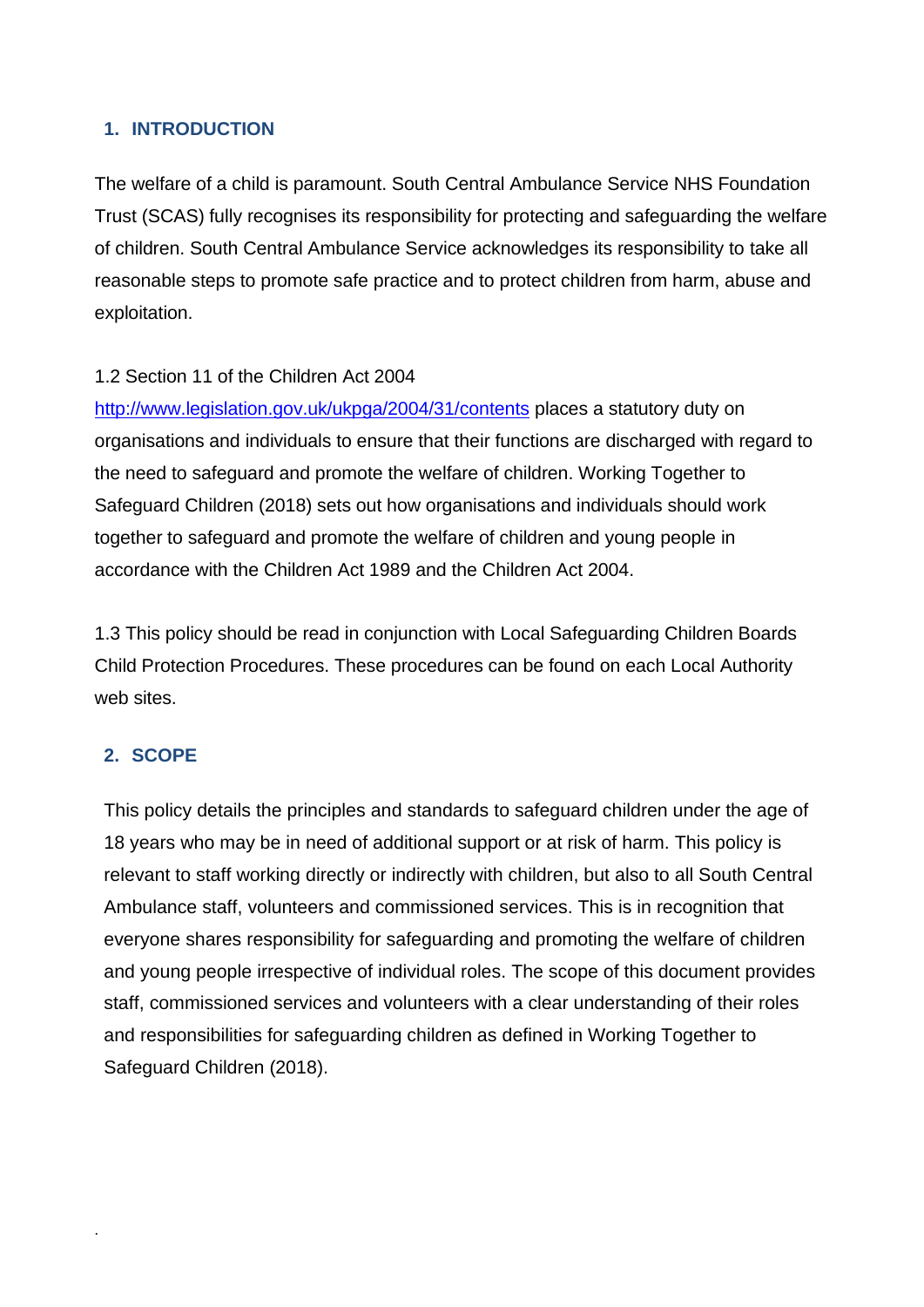## <span id="page-4-0"></span>**3. AIM**

South Central Ambulance Service recognises its responsibility to ensure that effective and safe working systems are in place for staff, commissioned services and volunteers working directly or indirectly with children and their parents or carers. This policy provides details for all South Central Ambulance Service staff, commissioned services and volunteers on the recognition of signs of abuse and specific arrangements for the alerting to, and management, of suspected and confirmed safeguarding issues by:

- i. Ensuring that all staff, commissioned services and volunteers understand that safeguarding children is 'everyone's business'.
- ii. To ensure that staff, commissioned services and volunteers recognise and know how to respond when children may be at risk of harm.
- iii. To embed and maintain the best safeguarding practice across all Directorates and ensure compliance with national and local policies.
- iv. To contribute to, learn from the lessons from and implement good practice from local and national child death and serious case or partnership reviews.

The contents of this policy have been developed from and are consistent with relevant law, regulation and statutory and non-statutory Government guidance.

# <span id="page-4-1"></span>**4. ROLES AND RESPONSIBILITIES**

# <span id="page-4-2"></span>**4.1 Trust Board**

.

South Central Ambulance Service NHS Foundation Trust Board is responsible for setting the strategic context in which South Central Ambulance Service policies are developed and for the formal review and approval of Corporate Policies. South Central Ambulance Service Board must be aware of its duties and responsibilities to safeguard and promote the welfare of children. These are described in Working Together to Safeguard Children (2018) The Board is also required to ensure that:

- i. There is representation at both strategic and operational levels on Local Safeguarding Children Boards ( LSCBs) across the Trust (where required).
- ii. Adequate resources are contributed to facilitate the functioning of these LSCB's
- iii. There are policies in place to safeguard and promote the welfare of children and young people and that staff adhere to Child Protection Procedures.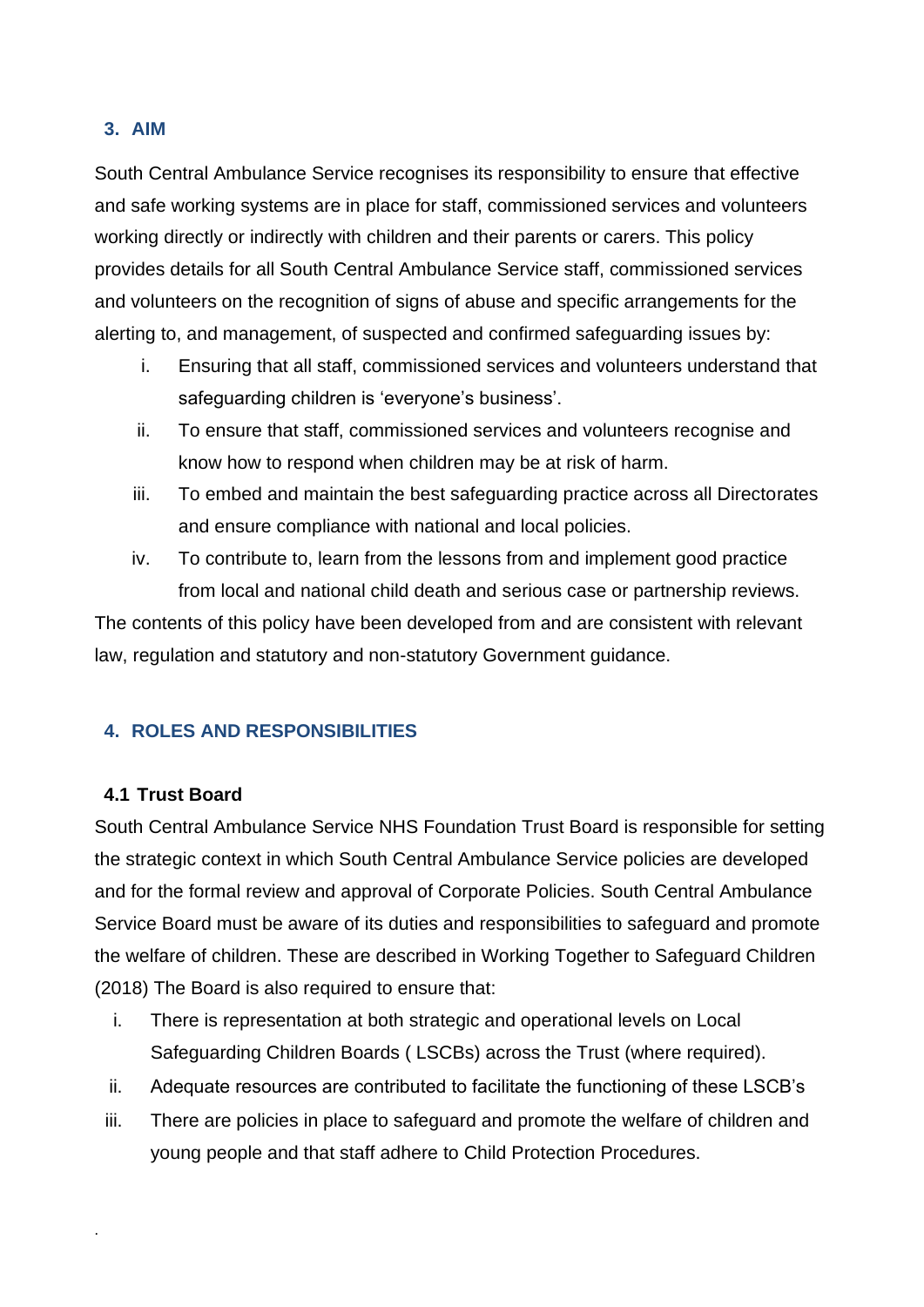iv. There is a clear commitment by senior management to the importance of safeguarding and promoting children's welfare through the provision of all services.

## <span id="page-5-0"></span>**4.2 Chief Executive**

The Chief Executive has overall responsibility for ensuring that South Central Ambulance Service has appropriate safeguarding processes in place and our contribution to safeguarding and promoting the welfare of children is discharged effectively across South Central Ambulance Service through the organisation's arrangements and ensures that safeguarding children is identified as a key priority area in all strategic planning processes.

# <span id="page-5-1"></span>**4.3 Executive Director**

The Executive Director of Patient Safety and Service Transformation is the South Central Ambulance Service Board lead for safeguarding children and is accountable to the Chief Executive. The Executive Director of Patient Safety and Service Transformation has responsibility for ensuring that appropriate safeguarding processes are in place. This responsibility includes working to promote and strengthen the safeguarding framework, including ensuring compliance with all legal, statutory and good practice requirements.

# <span id="page-5-2"></span>**4.4Head of Safeguarding**

The Head of Safeguarding has a responsibility for the development and implementation of systems and processes for safeguarding children and young people, working with partner agencies in line with local and national standards and legislation. This includes overall responsibility for policy development, education content, guidance, advice and safeguarding supervision. The Head of Safeguarding will undertake the role of Named Professional for South Central Ambulance Service NHS Foundation Trust.

# <span id="page-5-3"></span>**4.5 All Staff**

.

All staff working directly or indirectly with children must ensure that safeguarding and promoting the welfare of a child is an integral part of any care they offer. All staff have a responsibility to ensure that they:

- i. Know who to contact if they need to discuss concerns about a child's welfare.
- ii. Are familiar with and adhere to the South Central Ambulance Service NHS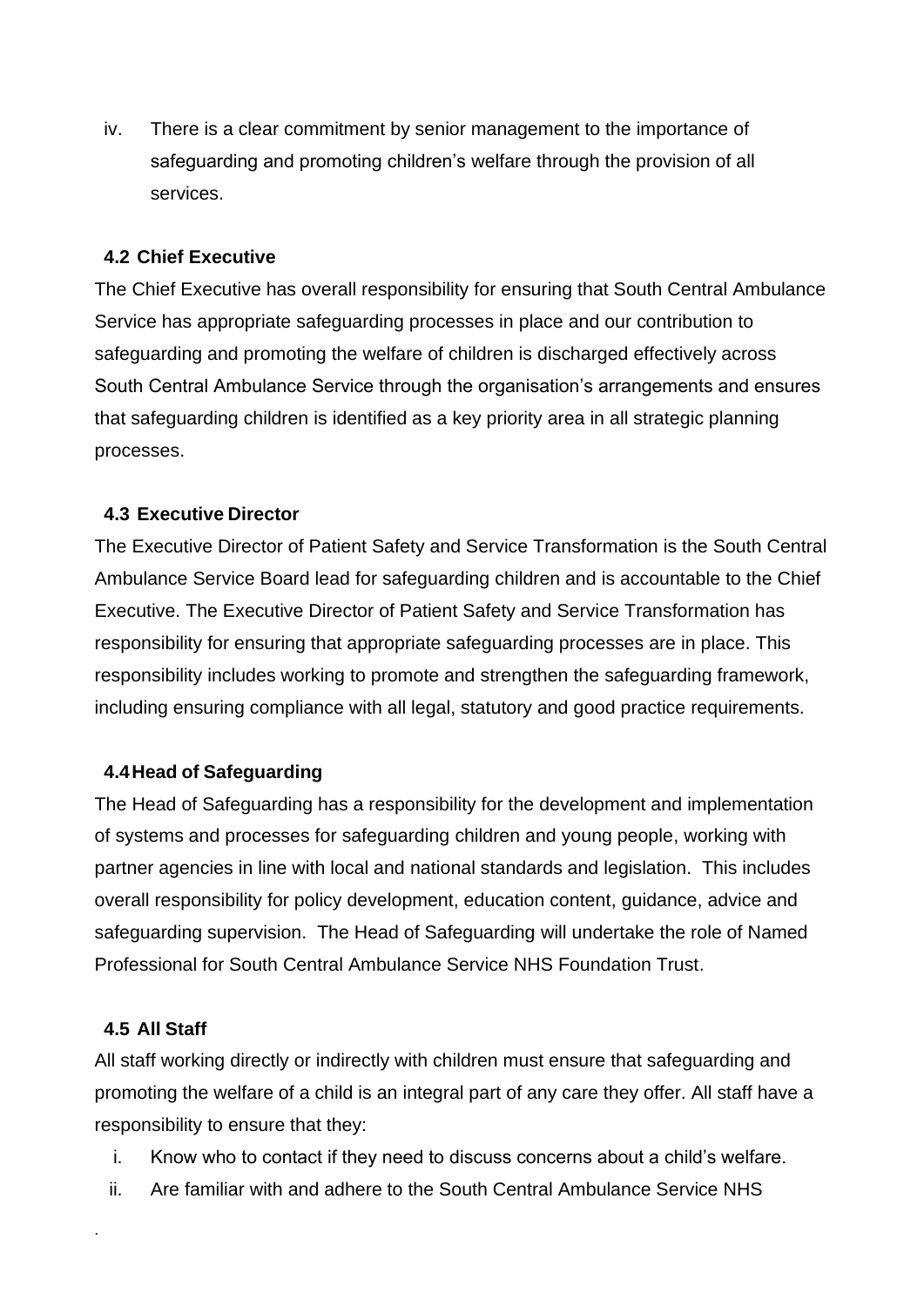Foundation Trust policies and procedures

- iii. Work in partnership with other agencies to safeguard and promote the welfare of children when required.
- iv. Attend safeguarding training according to their specific role and professional needs.
- v. Share information and co-operate with relevant agencies.
- vi. Complete safeguarding referrals when appropriate.

Staff should be particularly aware of the impact on a child of an environment where domestic abuse occurs and the potential link with child protection. Staff need to ensure they are aware of the indicators of domestic abuse and when identified take appropriate action including considering the impact on any children. Staff should also be aware of the impact of adult mental health and alcohol and substance misuse on the welfare of children. Staff should be particularly aware of the indicators of child sexual exploitation and seek advice from the safeguarding team should they identify a child who they assess may be at risk. Staff must also be aware of what to do if they are aware that a client has undergone female genital mutilation. Since the Serious Crime Act 2015 came into effect, if female genital mutilation is identified in a child all regulated professionals have a mandatory duty to report to police.

# <span id="page-6-0"></span>**5. DEFINITIONS**

# <span id="page-6-1"></span>**A child**

.

Is defined as anyone who has not yet reached their  $18<sup>th</sup>$  birthday and for the purpose of this document includes the unborn child.

# <span id="page-6-2"></span>**A Looked After Child**

Under the Children Act 1989, a child is legally defined as 'looked after' by a local authority if he or she:

- i. Gets accommodation from the local authority for a continuous period of more than 24 hours.
- ii. Subject to a care order (to put the child into the care of the local authority).
- iii. Subject to a placement order (to put the child up for adoption).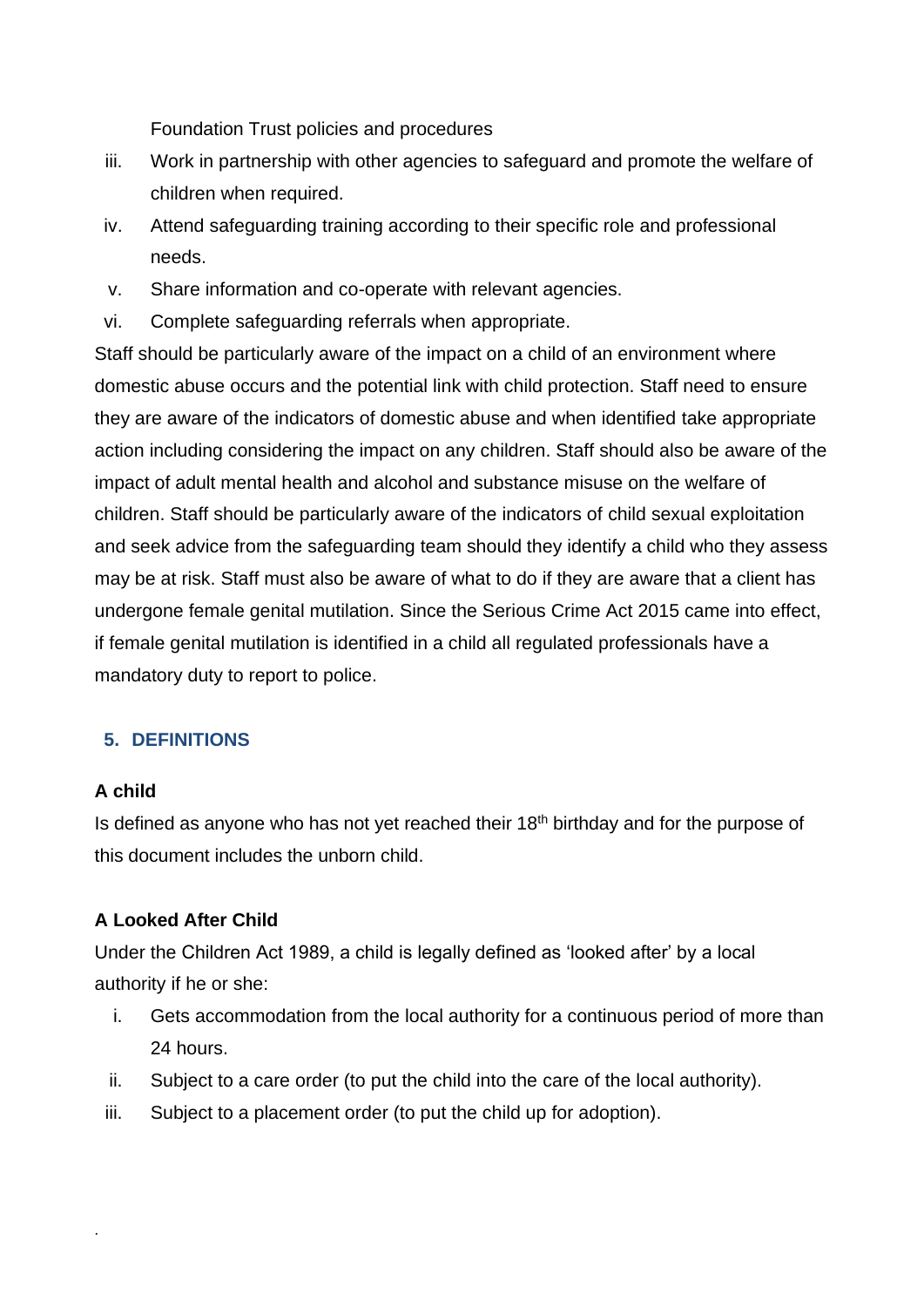# <span id="page-7-0"></span>**6. ABBREVIATIONS**

#### LSCB – Local Safeguarding Children's Board

## <span id="page-7-1"></span>**7. MAIN BODY**

#### <span id="page-7-2"></span>**7.1 Categories of Child Abuse**

#### 7.1.1 Neglect

Neglect is the persistent failure to meet a child's basic physical and/or psychological needs, likely to result in the serious impairment of the child's health or development. It may involve a parent or carer failing to provide adequate food, shelter and clothing, failing to protect a child from physical harm or danger, or the failure to ensure access to appropriate medical care or treatment. It may also include neglect of, or unresponsiveness to, a child's basic emotional needs.

#### 7.1.2 Emotional Abuse

Emotional abuse is the persistent emotional ill-treatment of a child such as to cause severe and persistent adverse effects on the child's emotional development. It may involve conveying to children that they are worthless or unloved, inadequate, or valued only insofar as they meet the needs of another person. It may feature age or developmentally inappropriate expectations being imposed on children. It may involve causing children frequently to feel frightened or in danger, or the exploitation or corruption of children. Some level of emotional abuse is involved in all types of ill-treatment of a child, though it may occur alone.

#### 7.1.3 Physical Abuse

Physical abuse may involve hitting, shaking, throwing, poisoning, burning or scalding, drowning, suffocating, or otherwise causing physical harm to a child. Physical harm may also be caused when a parent or carer feigns the symptoms of, or deliberately causes ill health to a child whom they are looking after. This situation is commonly described using terms such as fabricated illness.

#### 7.1.4 Sexual Abuse

.

Sexual abuse involves forcing or enticing a child or young person to take part in sexual activities, whether or not the child is aware of what is happening. The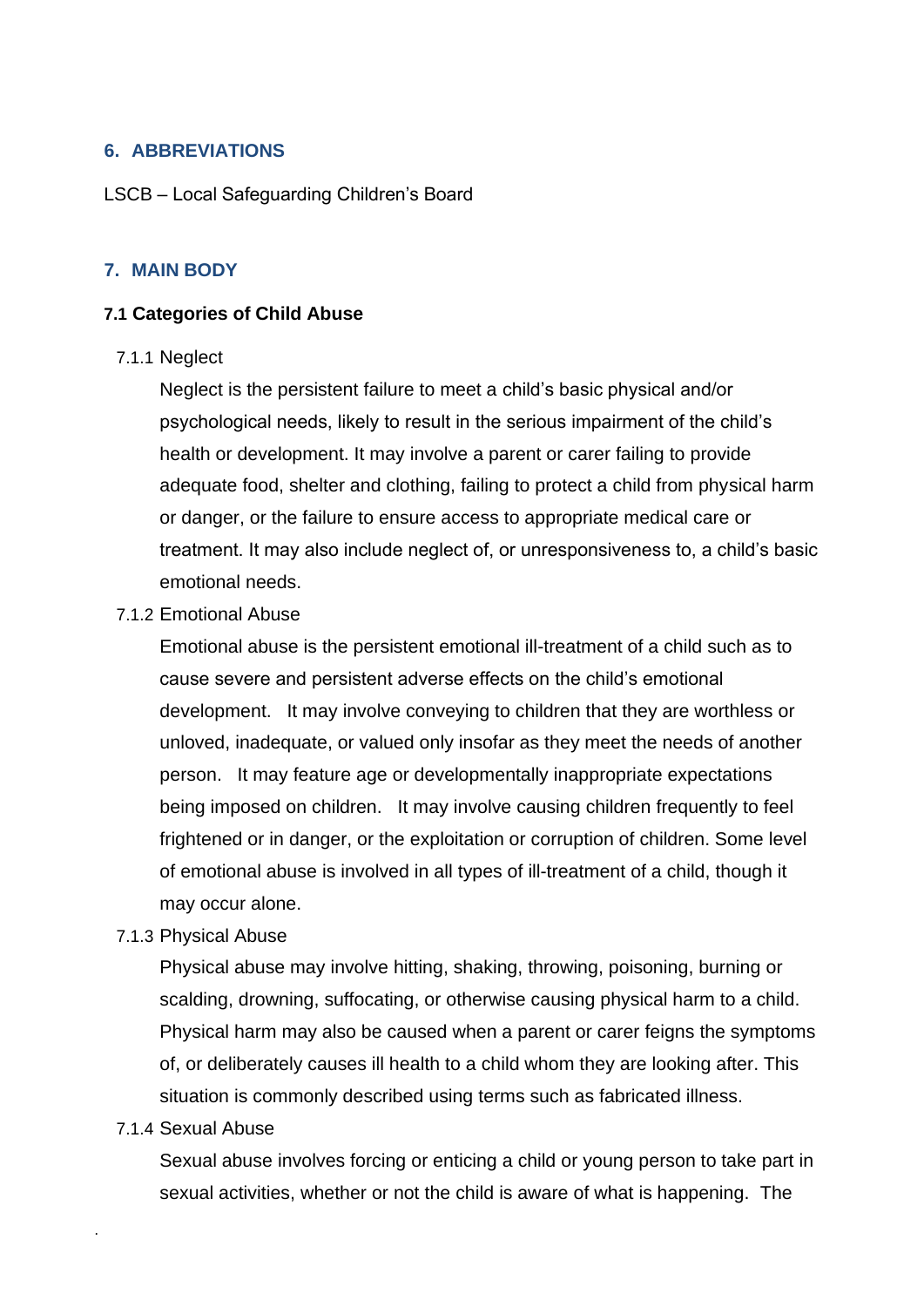activities may involve physical contact, including penetrative (e.g. rape or buggery) or non-penetrative acts. They may include non-contact activities, such as involving children in looking at, or in the production of, pornographic material or watching sexual activities, or encouraging children to behave in sexually inappropriate ways.

7.1.5 Child Sexual Exploitation (DfE 2009)

Exploitative situations, contexts & relationships where young people receive something as a result of them performing and/or others performing on them, sexual activities. In all cases, those exploiting the child/young person have power over them. Violence, coercion and intimidation are common and are used to control the child. In all cases of suspected child sexual exploitation the police MUST be called and the child taken to a place of safety in conjunction with the police. Staff must complete a safeguarding form and be prepared to make police statements immediately following the incident.

# <span id="page-8-0"></span>**7.2 Reporting Concerns of Child Abuse**

.

The welfare of a child is paramount. In cases of suspected child abuse the duty of care that any health professional owes to a child or young person will take precedence over any obligation to the parent or adult carer. All health professionals must follow South Central Ambulance Service safeguarding referral processes. Advice and support is available from the safeguarding team if any staff member has concerns about the welfare of a child.

A safeguarding referral must be made if any staff member has a concern for welfare for a child South Central Ambulance Service has had contact with. This can be by contacting the local authority children's safeguarding team by phone (this must be followed up by completing a safeguarding form within 48 hours) or by just completing a safeguarding referral.

- i. The referral must be made by the individual who identifies the concerns.
- ii. The assessment of risk is integral to protecting children and staff will be expected to contribute to these processes by including this in any safeguarding referral made.
- iii. Every effort must be made to share these referrals with the family and where appropriate with the child or young person.

The reasons for referral should normally be discussed with the child (age appropriate) and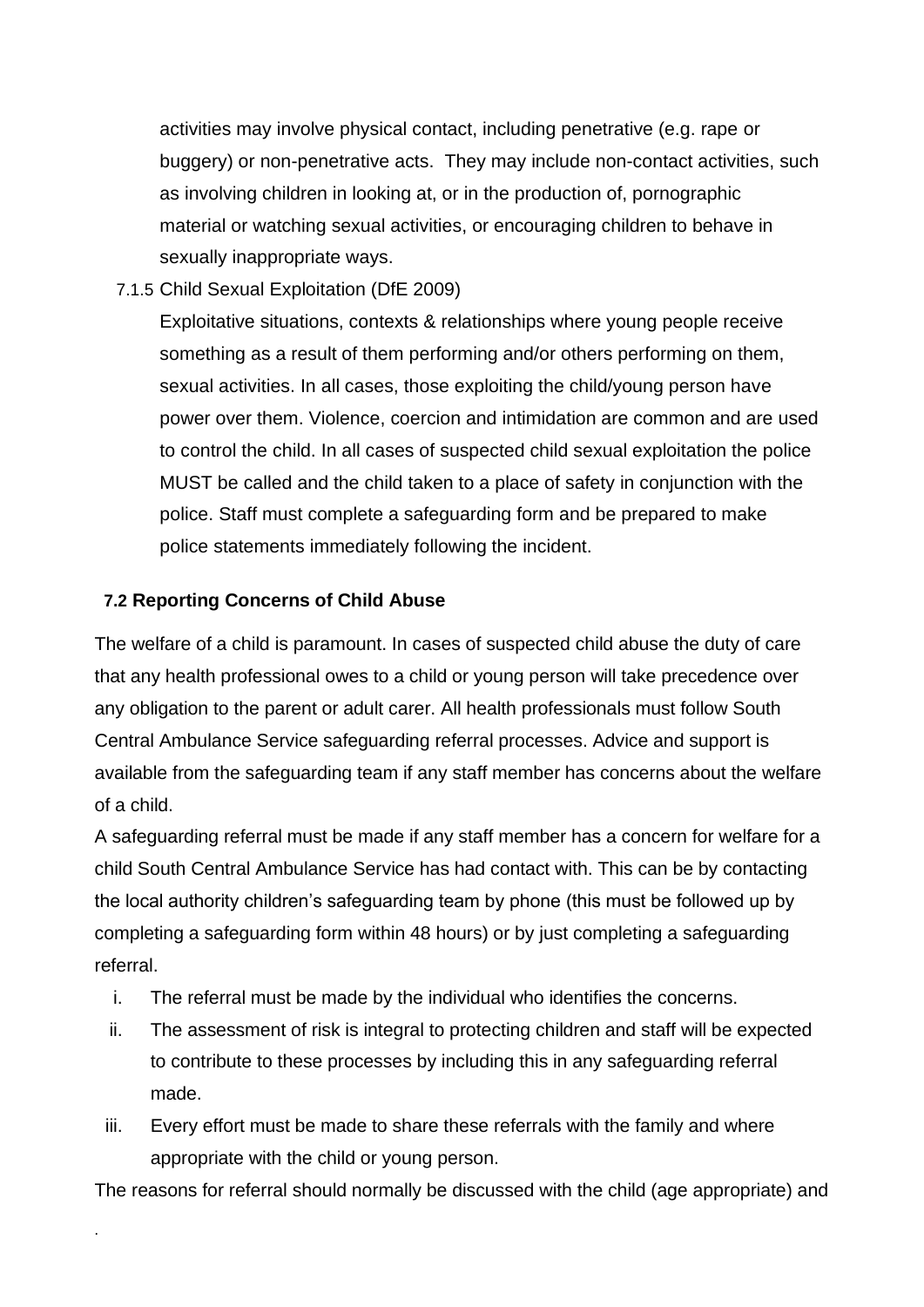their parents and their consent sought for the referral unless:

- i. It is considered that such a discussion would place the child (or other children) at increased risk of harm.
- ii. It is considered that such a discussion would place the member of staff at risk of harm.
- iii. It is considered that such a discussion would jeopardise a criminal investigation.

# 7.1.5 Domestic Abuse

Any child or young person that lives in a family where domestic abuse has been identified a safeguarding referral **MUST** be raised for all the children living at that address

Consent is not required to make a safeguarding referral for a child or young person under section 47 of the Children's Act 1989 but it is good practice to inform the family that a safeguarding referral is going to be put in. This also helps children services when they make contact with the family to discuss your referral..

Guidance documents on how to make a safeguarding referral for ePR, CCC web based referrals available on the safeguarding intranet page

# <span id="page-9-0"></span>**7.3 Concealed pregnancy**

.

Staff must always make a safeguarding referral if they come across a concealed pregnancy and ensure that the mother is safe. Please be aware that any pregnancy that is concealed will be for a reason, so take extreme care when discussing this issue with the patient as the person the pregnancy is being concealed from could be a close family member and present at the time.

# <span id="page-9-1"></span>**7.4 Female Genital Mutilation (FGM)**

Female genital mutilation (FGM) comprises all procedures that involve partial or total removal of the external female genitalia, or other injury to the female genital organs for non-medical reasons. The practice is mostly carried out by traditional circumcisers, who often play other central roles in communities, such as attending childbirths. However, more than 18% of all FGM is performed by health care providers, and the trend towards medicalisation is increasing. Any child or young person that has been identified as having been subjected to FGM must be reported to the police immediately via the Clinical Call Centre. This is a legislative requirement.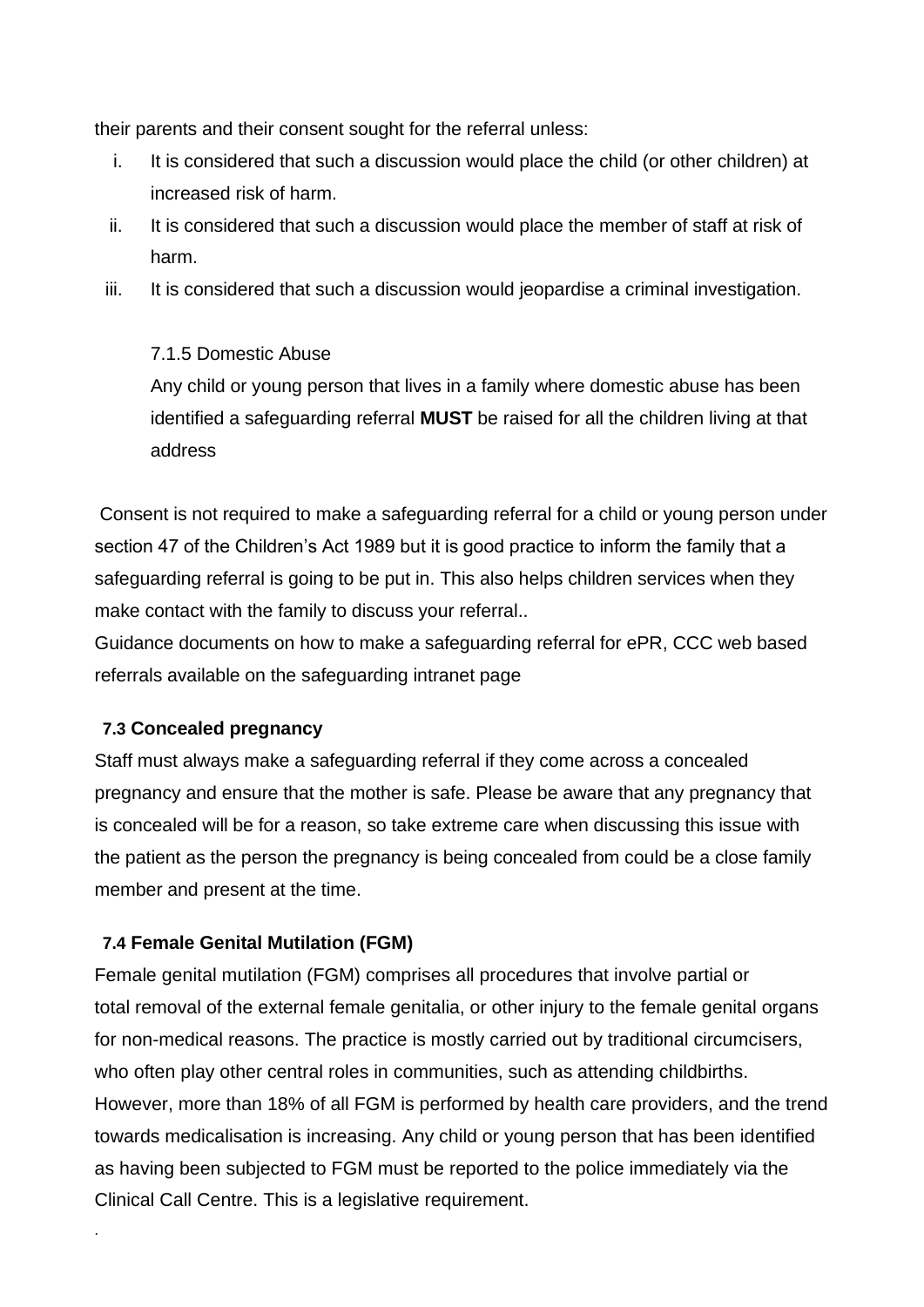Female Genital Mutilation (FGM) mandatory reporting duty is a legal duty provided for in the FGM Act 2003 (as amended by the Serious Crime Act 2015). The legislation requires regulated health and social care professionals and teachers in England and Wales to make a report to the police where, in the course of their professional duties, they either:

- i. Are informed by a girl under 18 that an act of FGM has been carried out on her; or
- ii. Observe physical signs which appear to show that an act of FGM has been carried out on a girl under 18 and they have no reason to believe that the act was necessary for the girl's physical or mental health or for purposes connected with labour or birth.

For the purposes of the duty, the relevant age is the girl's age at the time of the disclosure/identification of FGM (i.e. it does not apply where a woman aged 18 or over discloses she had FGM when she was under 18).

## <span id="page-10-0"></span>**7.5 Allegations against staff**

All staff, commissioned services and volunteers working with children should understand that the nature of their work and their responsibilities related to it, place them in a position of trust. South Central Ambulance Service will not accept inappropriate behaviour towards children, staff or volunteers and will ensure that any concerns or allegations of impropriety are dealt with quickly, fairly and sensitively. All children and young people have a right to be treated with respect and dignity even in those circumstances where they display difficult or challenging behaviour. Please refer to the Trusts allegations policy for further information.

## <span id="page-10-1"></span>**7.6 Record Keeping**

Record keeping must comply with individual Professional Codes of Conduct. All concerns and incidents should be recorded in a clear and factual way as soon as possible after the event but on the same day as the concerns where identified.

## <span id="page-10-2"></span>**7.7 Safer Recruitment**

Safer recruitment is covered under the Human Resources Recruitment policy

# <span id="page-10-3"></span>**7.8 Looked after children**

.

When a South Central Ambulance Service staff come across a looked after child we must make a safeguarding referral even if there are no safeguarding concerns identified. This is to inform the responsible local authority of the contact South Central Ambulance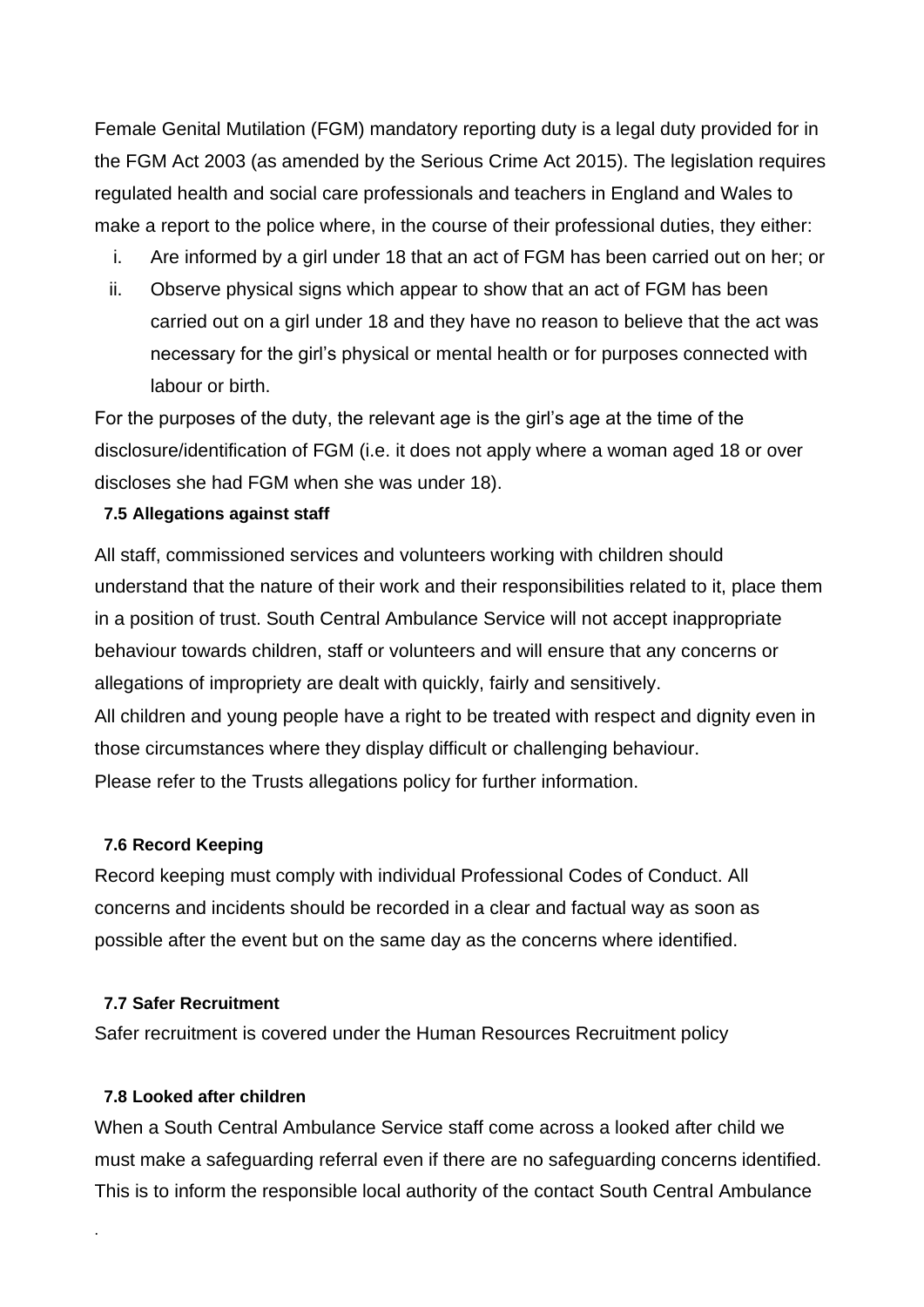Service has had with the child. The foster carer is fully aware that this process is going to happen as they also have a duty to notify the responsible local authority of our contact with the looked after child.

#### <span id="page-11-0"></span>**7.9 Injuries / bruising on a non-mobile baby**

Bruising in babies who are not rolling, or crawling is unusual. National and local serious case reviews have identified the need for heightened concern about any bruising in a baby who is not independently mobile. It is important that any suspected bruising is fully assessed even if the parents feel they are able to give a reason for it. The Baby MUST be transported and seen at the nearest emergency department with paediatric facilities and NOT discharged for home care.

See Bruising Protocol Appendix 1. All staff are to follow this protocol when dealing with any injuries on a non-mobile baby.

#### <span id="page-11-1"></span>**7.10 Child protection information sharing (CP-IS)**

SCAS has access to CP-IS information in all our clinical call centres. This gives SCAS the ability to inform local and national children services that we have had a contact with either a looked after child or a child that has a current child protection plan. Once this information has been accessed, an automated notification is sent to the relevant childrens' services letting them know that SCAS has had contact with the child. There is now no need to raise a safeguarding form unless you have a safeguarding concern at the point of contact with the child. The relevant children services will then contact SCAS via the safeguarding team for details on the contact.

## <span id="page-11-2"></span>**8. TRAINING**

.

Staff should refer to the South Central Ambulance Service training needs analysis document (TNA) to identify what level of training is needed.

All staff and volunteers must attend face to face child protection training relevant to their role as soon as possible after commencing employment. Further child protection training must then be accessed at a level relevant to an individual's role. Members of the Safeguarding team and other selected staff will be required to undertake multi agency safeguarding training. These staff groups will be identified in the Trusts TNA.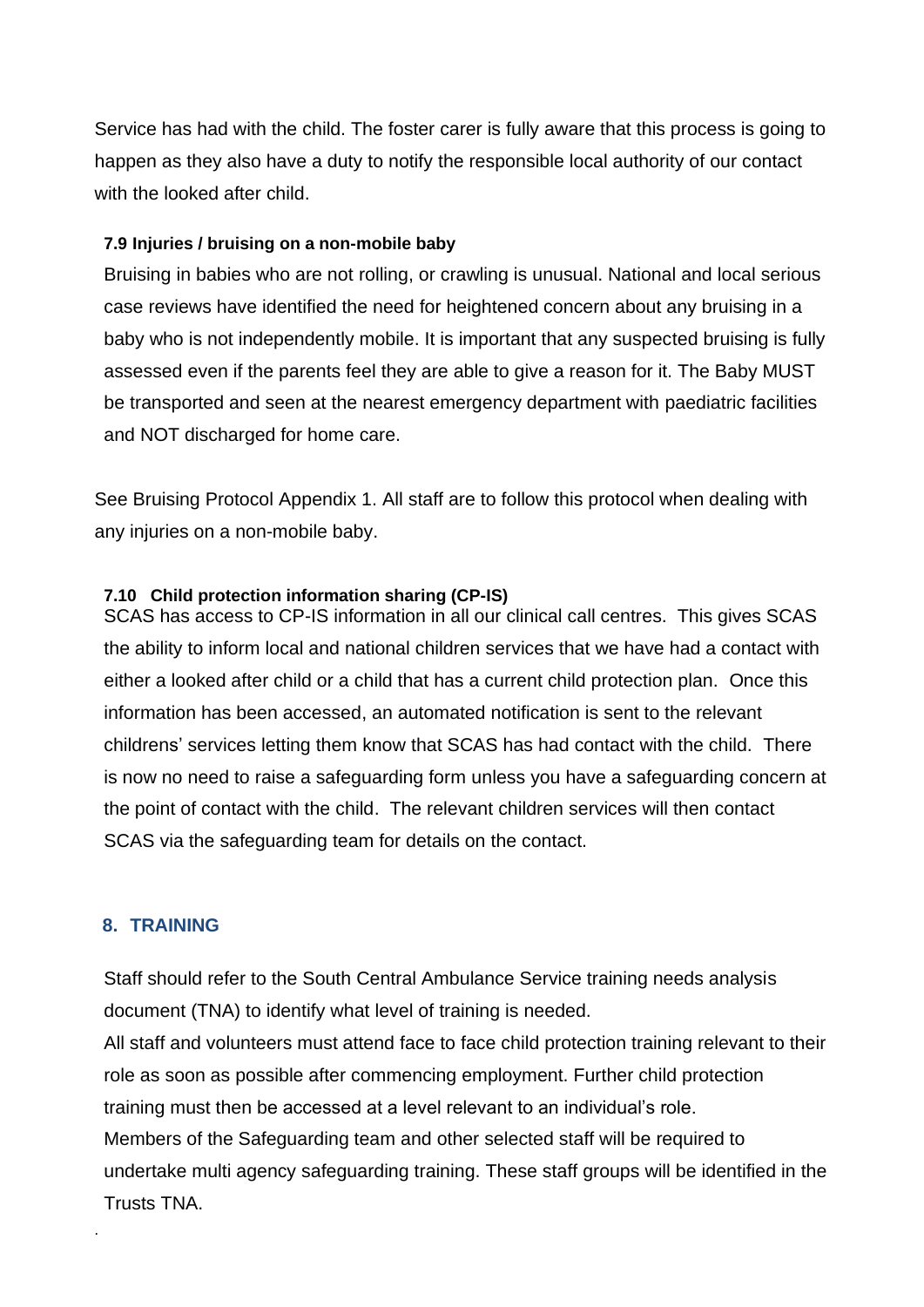All internal safeguarding training will be delivered by the Head of Safeguarding, the safeguarding team or identified staff from the Education department. Those staff must have completed a train the trainer course delivered by either the Head of Safeguarding or a member of the safeguarding team.

Safeguarding training compliance for all staff with be monitored by the safeguarding team and regular updates will be provided at the safeguarding group meetings for all areas of the Trust. It is the responsibility of the line management for all trust staff to ensure that their staff remain compliant in all forms of safeguarding training. This includes volunteer and commissioned staff also.

Training compliance for safeguarding will be reported to the board by the Assistant Director for Education.

# <span id="page-12-0"></span>**9.MONITORING**

The Care Quality Commission Standards require all NHS Providers to give assurance that they are protecting children by following national guidance both internally and in their working with other organisations.

The safeguarding and promotion of the welfare of children is an integral part of clinical governance and audit arrangements. Compliance with the reporting arrangements as detailed above are audited reported via the Safeguarding Group.

# <span id="page-12-1"></span>**10. CONSULTATION AND REVIEW**

| <b>Stakeholder or Group Title</b> | <b>Consultation</b><br><b>Period (From-</b><br>to) | <b>Comments</b><br>received<br>(Yes/No) |
|-----------------------------------|----------------------------------------------------|-----------------------------------------|
| All staff groups                  | 26/09/18 to                                        | No                                      |

# <span id="page-12-2"></span>**11.IMPEMENTATION (including raising awareness)**

This policy will be sent out for 21 days consultation and will be referred to during traiing. A copy of this policy will be available in all areas of the Trust and on the intranet.

# <span id="page-12-3"></span>**12.REFERENCES**

.

The Children Act (1989) HM Government.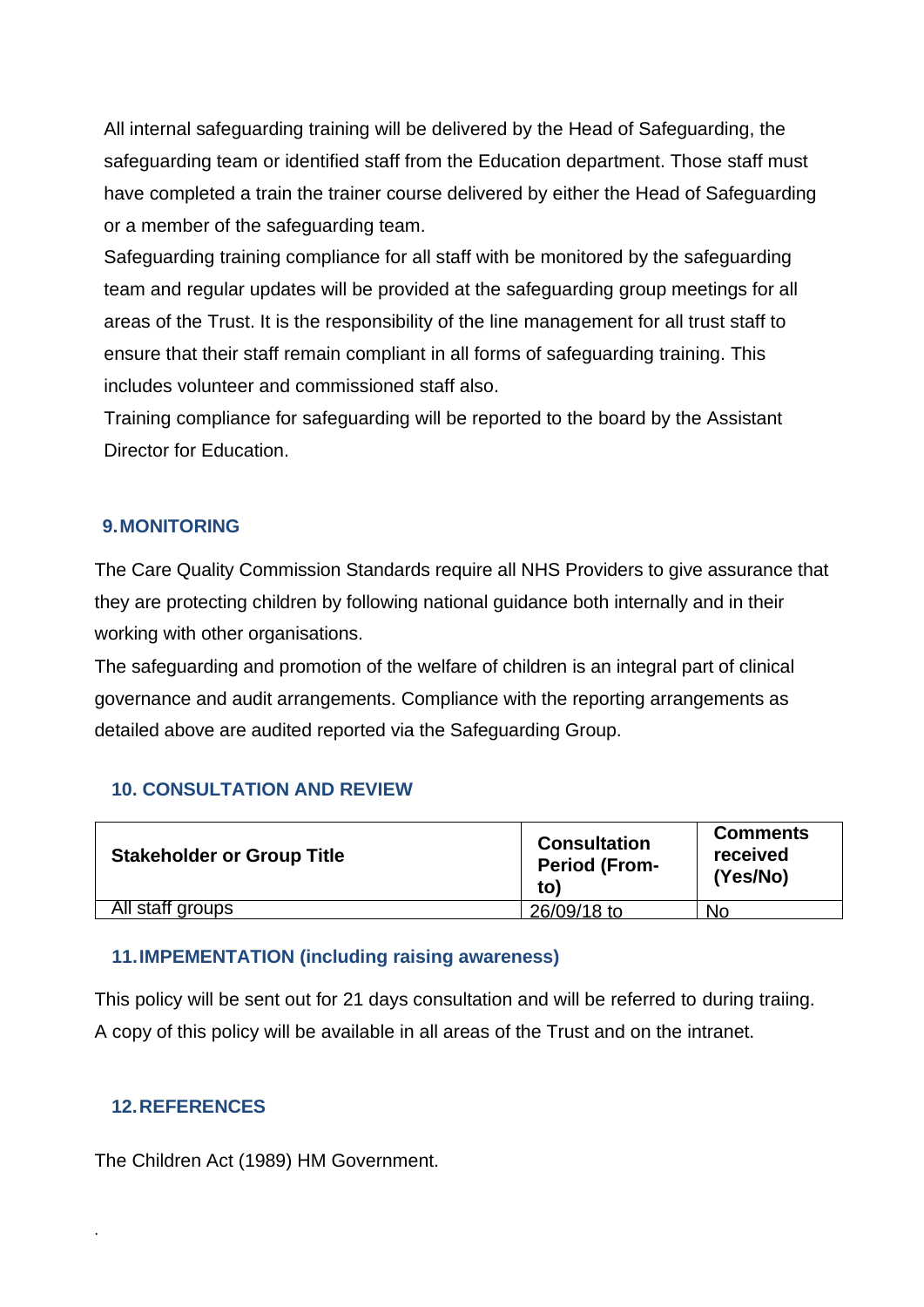The Children Act (2004) HM Government.

HM Government (2015) Working Together to Safeguard Children: A guide to interagency working to safeguard and promote the welfare of children (2018).

Improving Safety, Reducing harm. Children, young people and domestic violence. A practical toolkit for frontline practitioners. [www.orderline.dh.gov.uk](http://www.orderline.dh.gov.uk/)

HM Government (2015) Information sharing: advice for practitioners providing safeguarding services to children, young people, parents and carers.

Human Rights Act (1998) .

National Institute for Health and Clinical Excellence (2009): When to suspect child maltreatment.

Royal College of Paediatrics and Child Health (2014): Safeguarding Children and Young People: Roles and Competences for Health Care Staff (Intercollegiate Document) RCPCH.

# <span id="page-13-0"></span>**14.ASSOCIATED DOCUMENTATION**

- Safeguarding Adults policy
- Allegations policy
- Chaperone policy
- Recruitment policy
- Domestic Abuse Policy
- Whistleblowing Policy
- Consent policy

.

- Data Protection Policy
- Information Governance Policy
- Code of Conduct in Respect of Confidentially Policy
- Discipline and Conduct Policy
- Adverse Incident Policy

# <span id="page-13-1"></span>**Appendix 1: Bruising protocol for non-mobile babies**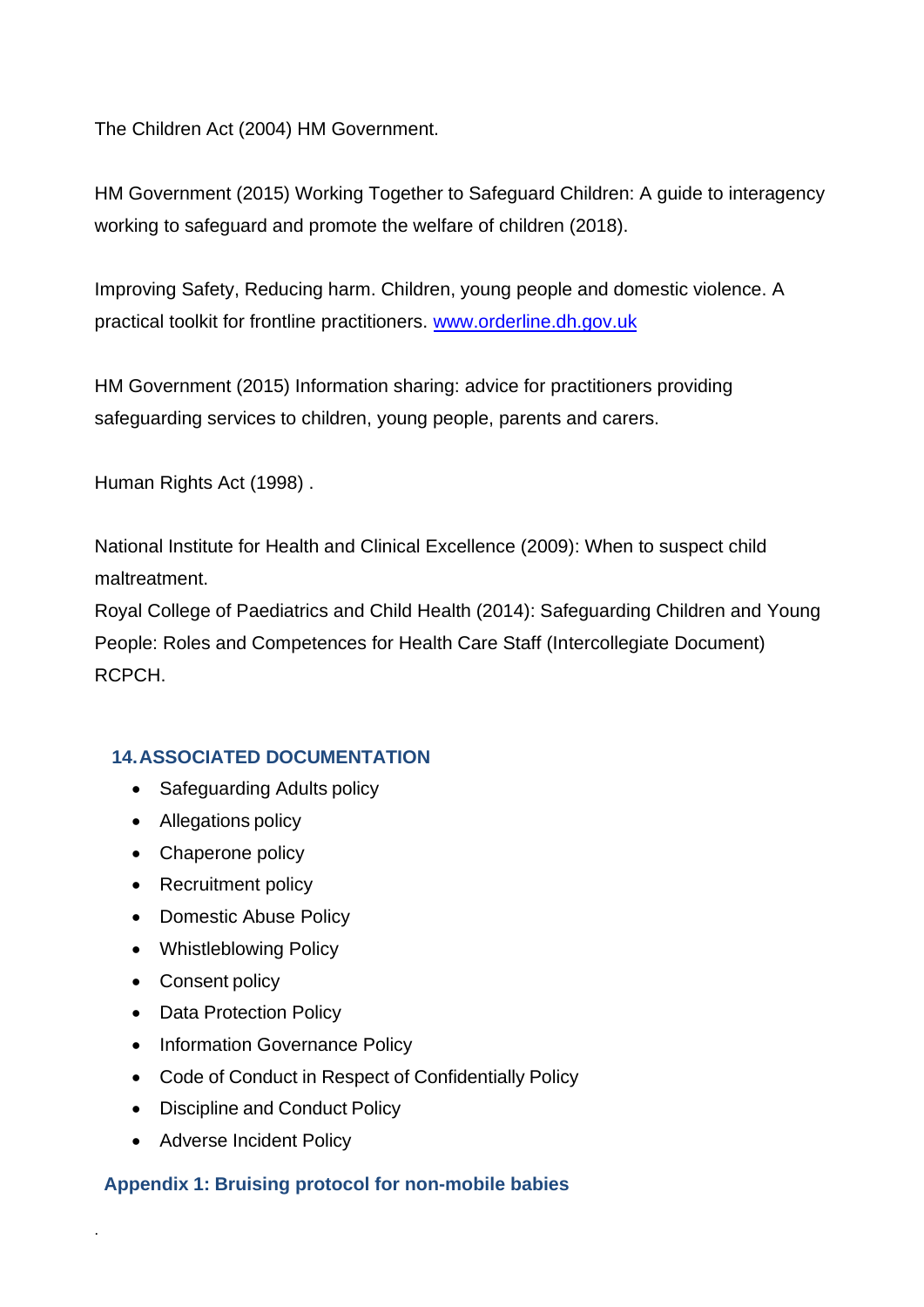# Bruising protocol for non-mobile babies

## **1 Introduction**

1.1 Bruising in babies who are not rolling or crawling is unusual. National and local serious case reviews have identified the need for heightened concern about any bruising in a baby who is not independently mobile. It is important that any suspected bruising is fully assessed even if the parents feel they are able to give a reason for it.

## **2 Aim of protocol**

2.1 This protocol must be followed in all situations where an actual or suspected bruise is noted in an infant who is not independently mobile.

2.2 The term not independently mobile applies to those infants who are not yet rolling or crawling.

## **3 Action to be taken on identifying actual or suspected bruising**

- 3.1 If the infant appears seriously ill or injured:
	- a) Seek emergency treatment at an emergency department (ED).

b) Notify Children's Services of your concerns by either contacting them directly or via a safeguarding referral. If you call children services staff **must** follow this up by submitting a safeguarding referral

#### 3.2 In all other cases:

a) Record what is seen, using a body map or line drawing on the patient clinical record.

b) A full history must be taken, recording any explanation or comments by the parents/carers word for word.

c) Complete a detailed safeguarding referral to Children's Services.

d) All non-mobile babies with identified bruising MUST be transported to the nearest ED with paediatric facilities for further investigations.

## **4 Specific considerations**

.

a) Birth injury: Both normal birth and instrumental delivery may lead to bruising and to bleeding into the white of the eye. However, staff should be alert to the possibility of physical abuse even within a hospital setting and follow this protocol if they believe the injury was not due to the delivery.

b) Birthmarks: These may not be present at birth, and appear during the early weeks or months of life. Mongolian blue spots can look like bruising. These are rare in children of white European background, but very common in children of African, Middle Eastern, Mediterranean or Asian background.

These do **NOT** need to be referred under this protocol where a clinician believes a mark is likely to be a birthmark. These cases do not need to be transported to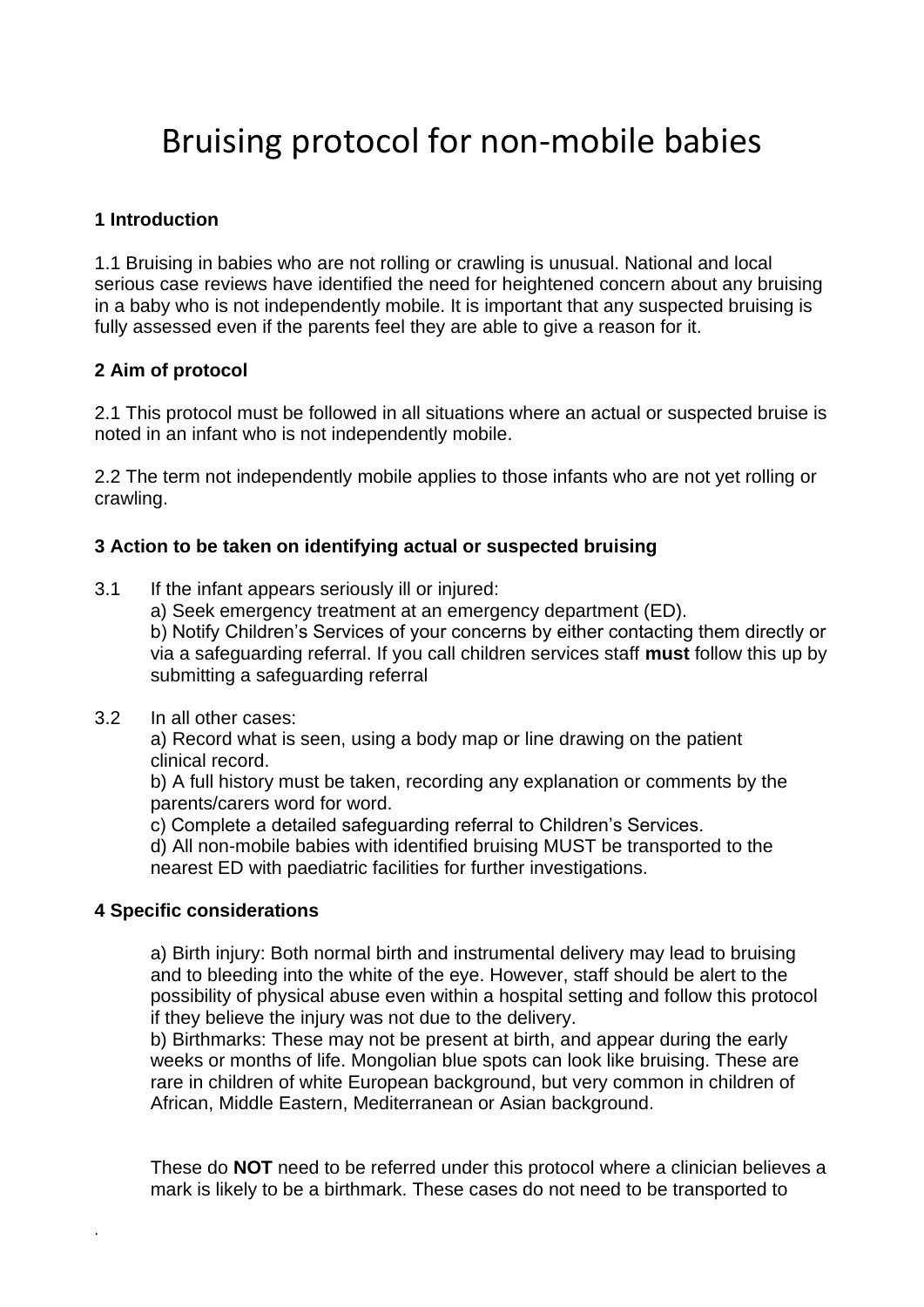hospital but requires further advice to be certain, the clinician must seek advice from a GP who should see the child the same day. If there is still uncertainty a safeguarding referral should be made to Children's Services Staff must document all findings on all clinical paperwork.

c) Self-inflicted injury is very rare for non-mobile infants to injure themselves. Suggestions that a bruise has been caused by the infant hitting themselves with a toy, or hitting the bars of a cot, should not be accepted without detailed assessment by a paediatrician and social worker. In these cases the baby must be taken to the nearest ED with paediatric facilities for further assessment and a safeguarding referral must be completed.

d) Injury from other children: It is unusual but not unknown for siblings to injure a baby. In these circumstances, the infant must still be taken to the nearest ED with paediatric facilities for further assessment and a safeguarding referral completed. Staff must include a detailed history of the circumstances of the injury, and consideration of the parents' ability to supervise their children.

## **5 Rationale and evidence base**

.

5.1 Bruising is the commonest presenting feature of physical abuse in children. Systematic review<sub>1</sub> of the literature relating to bruises in children shows that:

a) Bruising is strongly related to mobility (about one in five children who are starting to walk by holding on to the furniture have bruises)

b) Bruising in infants who are not independently mobile is unusual (2.2% of babies who are not yet rolling)<sub>2</sub>. The message from this research is that infants who have yet to acquire independent mobility (rolling or crawling) should not have bruises without a clear explanation.

5.2 The National Institute for Clinical Excellence (NICE) guideline<sub>3</sub> 'When to suspect child maltreatment'3, aimed at health professionals, categorises features that should lead staff to 'consider abuse' as part of a differential diagnosis, or 'suspect abuse' such that there is a serious level of concern. In relation to bruising, health professionals are advised to 'suspect abuse' and refer to Children's Services in the following situations:

a) If a child or young person has bruising in the shape of a hand, ligature, stick, teeth mark, grip or implement.

b) If there is bruising or petechiae (tiny red or purple spots) that are not caused by a medical condition (for example, a bleeding disorder) and if the explanation for the bruising is unsuitable. Examples include:

- Bruising in a child who is not independently mobile
- Multiple bruises or bruises in clusters
- Bruises of a similar shape and size
- Bruises on any non-bony part of the body or face including the eyes, ears and buttocks
- Bruises on the neck that look like attempted strangulation
- Bruises on the ankles and wrists that look like ligature marks

5.3 The NICE guideline3 also advises clinicians to 'suspect abuse' when features of injury such as bites, lacerations, abrasions, scars and thermal injuries are seen on a child who is not independently mobile and there is an unsuitable explanation.